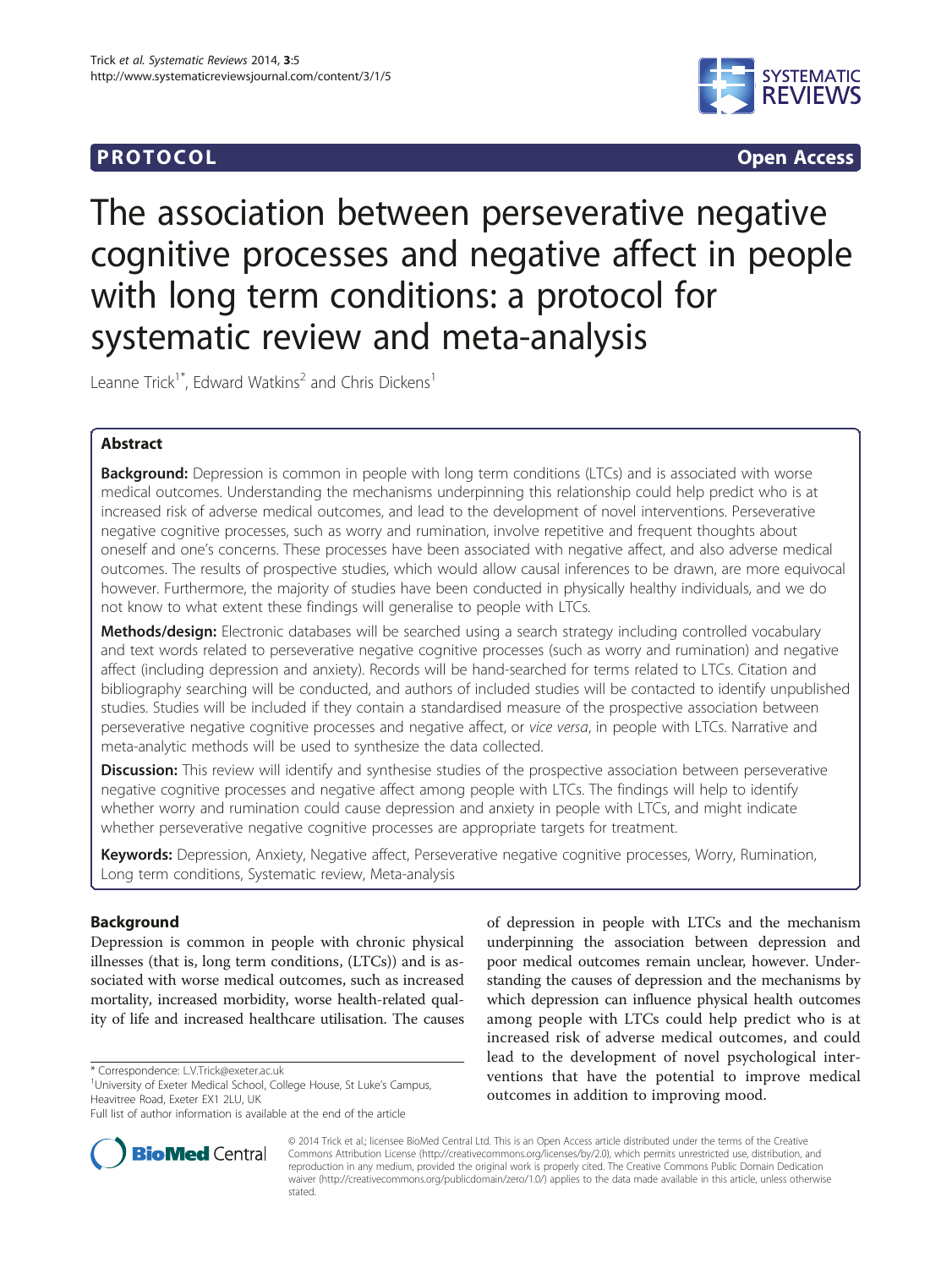Perseverative negative cognitive processes, such as worry and rumination, are repetitive, prolonged and recurrent thoughts about oneself and one's concerns. Perseverative negative cognitive processes have been shown to be associated with negative affect including the onset, maintenance and relapse of depression for example [\[1](#page-3-0)-[6](#page-3-0)]. These processes have also been linked to poor cardiovascular health, impaired wound healing and immune dysfunction [[7-9\]](#page-3-0). While cross-sectional studies support the association between perseverative negative cognitive processes and negative affect, the results of prospective studies, which would allow tentative causal inferences to be made, have been more equivocal [\[10-14](#page-3-0)]. Furthermore, the majority of studies have been conducted in physically healthy individuals, and we do not know to what extent these findings will generalise to people with LTCs.

The aim of this review is to determine the strength of the prospective association between perseverative negative cognitive processes and subsequent negative affect among people with LTCs. This might indicate whether perseverative negative cognitive processes could cause depression in people with LTCs, thereby justifying the development and evaluation of interventions that target these processes among people with LTCs.

## Methods/design

This systematic review will be conducted following the guidance of the Centre for Reviews and Dissemination (CRD) [[15\]](#page-3-0) and will be reported in accordance with the Preferred Reporting Items for Systematic Reviews and Meta-Analyses (PRISMA) statement [[16](#page-3-0)]. This review is not registered with the International Prospective Register of Systematic Reviews (PROSPERO) as it is outside the scope of the register.

## Inclusion and exclusion criteria

To be eligible for inclusion, studies should attempt to address whether, or to what extent, perseverative negative cognitive processes are prospectively associated with negative affect, or vice versa, in people with LTCs. In this context, we define perseverative negative cognitive processes as repetitive, prolonged and recurrent thoughts about oneself and one's concerns (including worry and rumination), and we use negative affect to refer to anxiety, depression, and negative mood. We define LTCs broadly as conditions which cannot currently be cured but which can be managed with treatment [[17](#page-3-0)].

## Population

Studies in individuals with any LTC will be included. Only studies in adults (> 16 years old) will be included, and there will be no gender restriction.

#### Interventions

As the focus of this review is on the association between perseverative negative cognitive processes and negative affect, the use of an intervention is not a requirement. However, we anticipate that some experimental or quasiexperimental studies will involve the induction of one or more perseverative negative cognitive processes or negative affect whilst observing change in the other domain, and these studies will be included.

## **Comparators**

This review will include observational studies, so use of a comparator is not a requirement for inclusion. In the case of experimental or quasi-experimental studies in which perseverative negative cognitive processes or negative affect are induced, we will include studies if the comparator condition enables isolation of the effect of the intervention, for example where a comparator group receives no induction, or a sham induction.

#### **Outcomes**

In order to be included studies must contain a standardised measure of at least one type of perseverative negative cognitive process (for example, worry or rumination) and a standardised measure of at least one type of negative affect (depression, anxiety, or negative mood). We will include studies if they have measured the variables of interest, and will contact authors for additional details where the outcomes of such measures are not reported. We will extract data on physical outcomes as well as negative affect where such data are presented.

## Study design

Observational prospective cohort studies, prospective longitudinal studies, and experimental or quasi-experimental studies (before-and-after studies) will be included in this review. Retrospective and cross-sectional studies will not be included.

## Other limiters

There will be no date or language restrictions. Studies published as papers in peer reviewed journals will be included; studies in reports, book chapters, conference abstracts, or dissertations will be included if they contain sufficient information. Authors will be contacted for additional information if necessary.

## Search strategy

We will search the following electronic databases, from inception, using the same search strategy with alterations as appropriate for each database: MEDLINE, Excerpta Medica DataBase (EMBASE), PsycINFO, and Cumulative Index to Nursing and Allied Health Literature (CINAHL). Search terms will include controlled vocabulary and text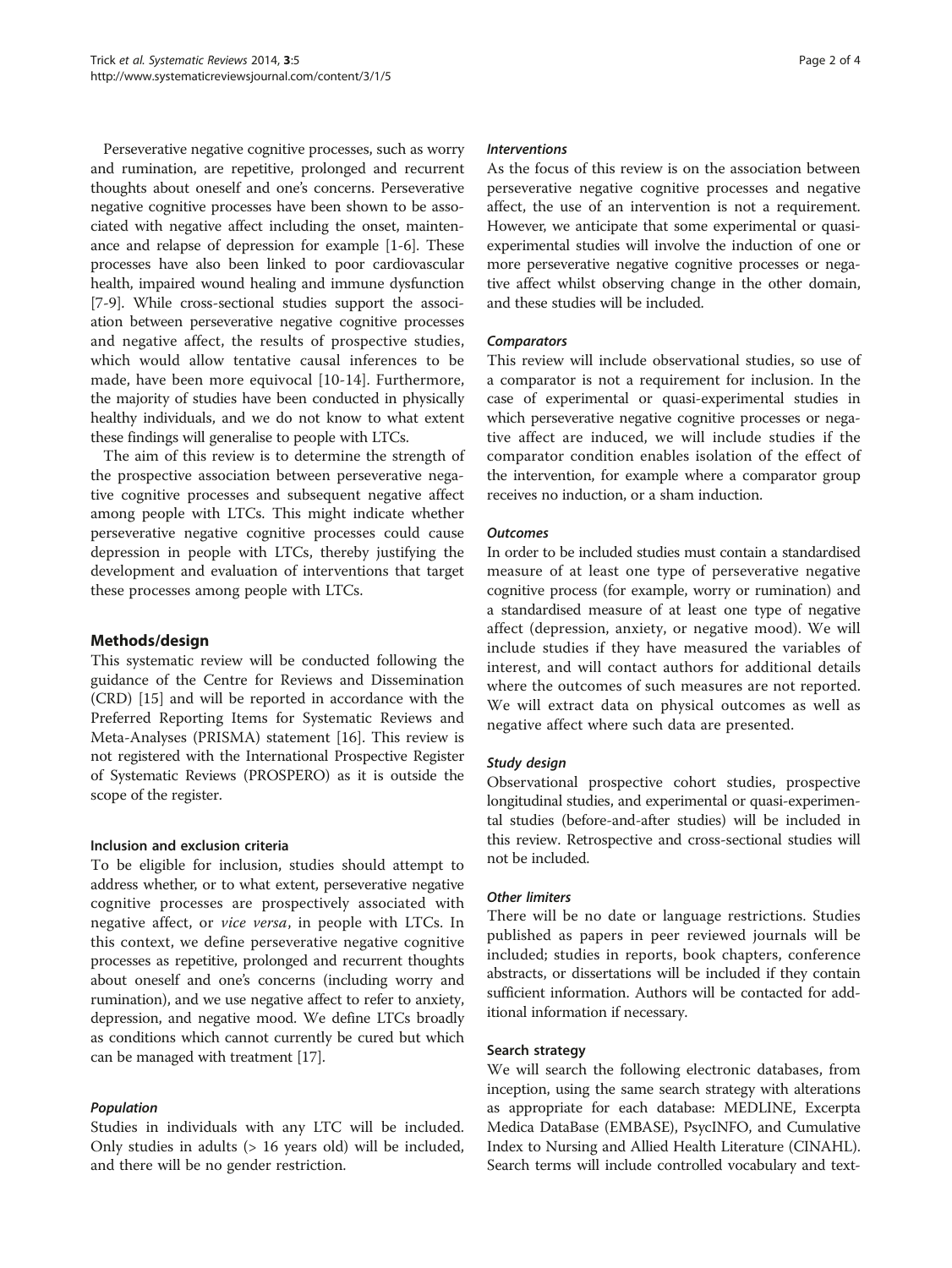words, and details of the search strategy are provided in an additional file [see Additional file [1](#page-3-0)]. Records will be hand-searched for terms related to LTCs. We will conduct citation and bibliography searches of included studies to identify further relevant studies, and will attempt to identify unpublished studies by contacting authors of included studies. Electronic database searches will be repeated once the review is complete in order to identify studies that emerge after the initial searches but prior to publication of findings.

## Study selection

One researcher will conduct the electronic database searches and export the records to EndNote X6. Duplicates will be identified and deleted by the same researcher. Eligibility screening will take place in two stages. All titles and abstracts will be independently screened by two reviewers against the inclusion/exclusion criteria to identify potentially relevant studies. Studies that do not meet specific inclusion/exclusion criteria will be rejected at this stage, and the reason for rejection will be recorded. Disagreements between the two reviewers will be resolved by discussion, with the involvement of a third reviewer where agreement cannot be reached. Next, full text copies of all remaining studies will be obtained and independently assessed for inclusion by two reviewers. At this stage, records will be hand-searched to include only populations with LTCs. Again, studies that do not meet specific inclusion/exclusion criteria will be rejected at this stage, and the reason for rejection will be recorded. Disagreements between the two reviewers will be resolved by discussion, with the involvement of a third reviewer where necessary. Multiple reports of the same study will be counted only once; the record containing the greatest amount of information (for example, largest sample size, or longest follow-up period) will be retained. A flow chart showing details of studies included and excluded at each stage of the eligibility screening process will be produced following the PRISMA template.

#### Data extraction

Data from all included studies will be extracted independently by two reviewers into a standardised data extraction form which will be piloted on a sample of five studies and then modified if necessary before full data extraction begins. A list of variables to be extracted is shown in an additional file [see Additional file [2\]](#page-3-0). Discrepancies will be resolved by discussion, with the involvement of a third reviewer where necessary. Authors of included studies will be contacted to provide missing or additional data where necessary. Data extraction will include details of study design; sample characteristics and demographics; measures of perseverative negative cognitive processes and negative affect used and frequency of measurements; measures of physical health/medical outcomes; experimental or quasi-experimental manipulations; statistical methods including variables controlled for in analyses; outcomes of statistical analyses; and information relating to quality assessment.

#### Quality assessment

The Effective Public Health Practice Project (EPHPP) Quality Assessment Tool [[18\]](#page-3-0) will be used to assess the quality of each study. Ratings will be made for the following components: selection bias, study design, confounders, blinding, data collection methods, withdrawals and dropouts. Each component will be rated strong, moderate or weak, and these component ratings will also be combined into a global quality rating (strong, moderate or weak). Quality will be assessed by two reviewers, and discrepancies resolved by discussion.

#### Data synthesis

Characteristics and findings of included studies will be summarised in tables, and a narrative description will be presented. Studies will be meta-analysed where they contain a statistical estimate of the prospective association between at least one measure of perseverative negative cognitive processes and negative affect, or vice versa, in people with LTCs. Where a statistical estimate is not available, authors will be contacted to provide additional information. Effect sizes will be calculated for each independent study using standardised mean differences or odds ratios, depending on the predominant way results have been presented in included studies. Only one effect per study will be included in the meta-analysis, based on the analysis in which fewest additional variables are controlled for in order to reduce heterogeneity. Where results for a single population are presented in multiple publications, a single effect size only will be calculated. Where studies present effects on the prospective association at multiple follow-up times, a single follow-up period will be chosen for inclusion in the meta-analysis, most probably that closest to the median of the other studies to reduce heterogeneity. Effect sizes will be pooled using random effects models, weighted using the inverse of the variance. Results will be presented in forest plots with the combined effect (95% confidence intervals). Heterogeneity among included studies will be investigated using the  $I^2$  statistic (where thresholds of  $<$  25% will be taken to suggest low heterogeneity, < 50% to suggest moderate heterogeneity, and > 75% to suggest high heterogeneity, as per [[19\]](#page-3-0)) and Cochran's Q test (where the significance level for Chi squared will be set at  $P = 0.1$ ). If sufficient data are available, variation in effects on the prospective association across characteristics of i) the study population, and ii) the methodology of the